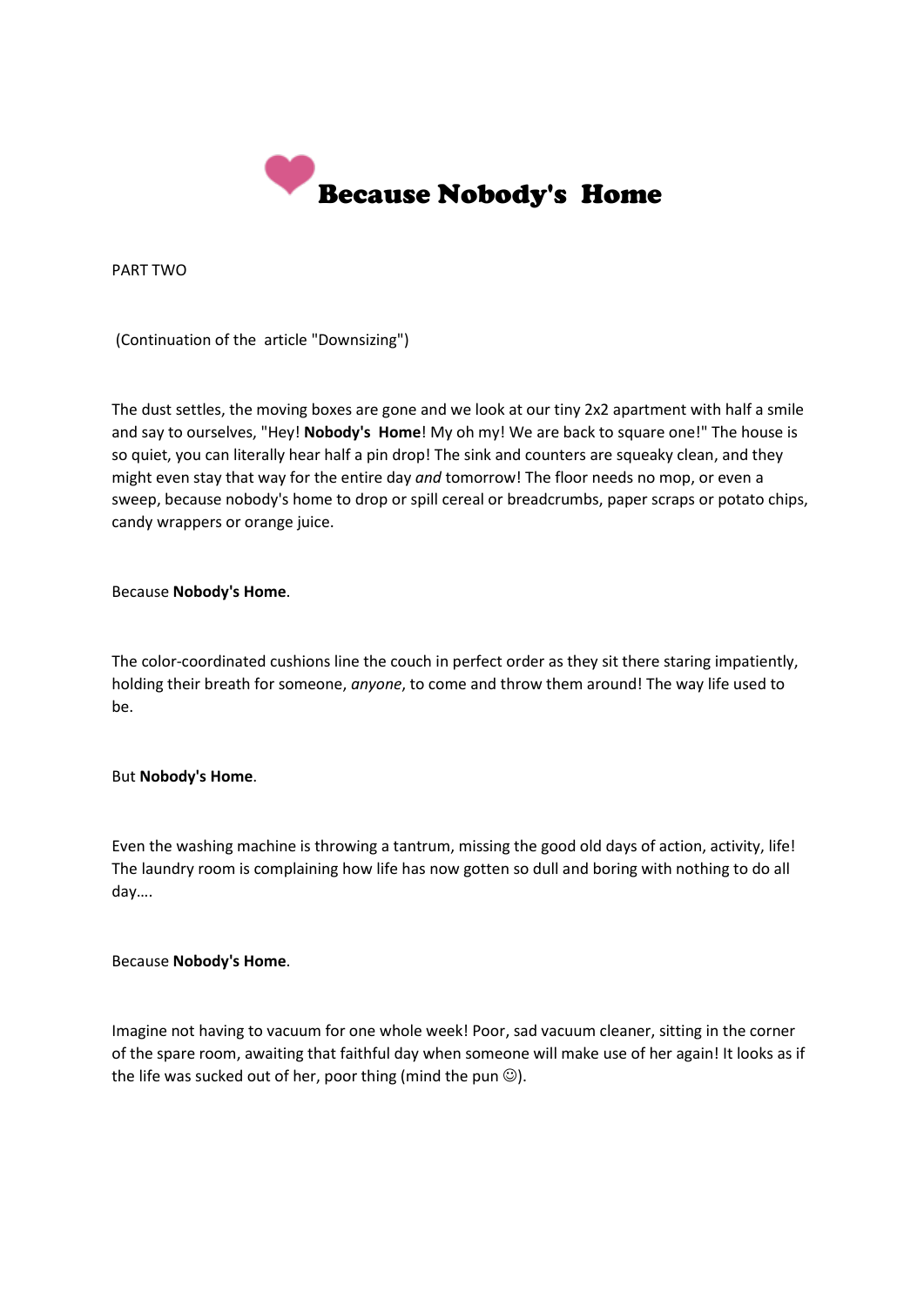On the other hand, though! Imagine the fridge and pantry, smiling from ear to ear with content because they are full to the brim with all of life's goodies! After all, **Nobody's Home** to finish everything off to the very last crumb!

Imagine finding your half-eaten, chocolate-covered cookie still sitting on the shelf wrapped in gladwrap where you left it, anticipating only *you* to come back and finish it off!

Imagine finding your favourite bar of chocolate; relaxed, smiling, sitting and awaiting your return to take good care of her! (No more hiding her under the lettuce, or in the linen closet, or any other hide-and-seek places you can think of….)

Imagine this……

You are home alone, back to square one with just your spouse – the very one you started out with, once upon a time, long, long ago, before BC (Birthing Children)! Imagine just you and your loved one having no distractions and being the only sweet voices that are echoed in your home!

Imagine this……

You can actually hear the sound of the keys opening your front door at the same time every night. Your spouse comes home from work and says "Honey! I'm home!" And he actually walks around the house looking for you! You exchange small talk, and he says "Honey, I brought this home for you – I remembered you like coffee yogurt!" And he opens the fridge and says "Hey! You made me my favourite compote!" And the focus becomes just the two of you. Because you're back to Square One. It is just the two of you. And **Nobody's Home**!



Honeymoon days are back!

Time to wrap yourself around the 'new you' and get used to being spoiled again! Time to realize that you are now going to be spending the rest of your precious life with this same one person that will be coming in that very door every single day with the same sound of the same keys. Looking for you!

Wind the clock back to the first year BC. (Before Children came into our lives!)